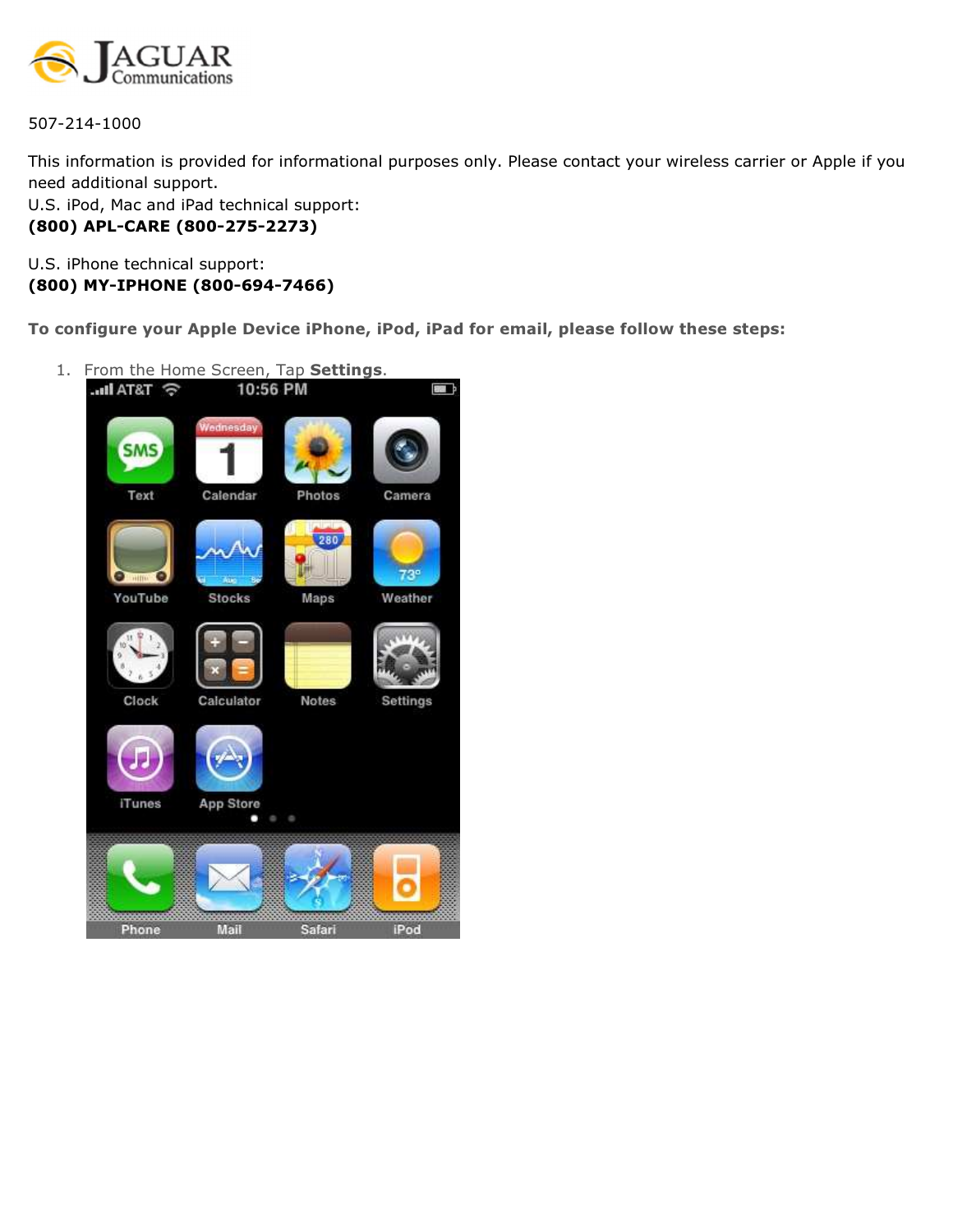2. Under Settings, Tap Mail, Contacts, Calendars.

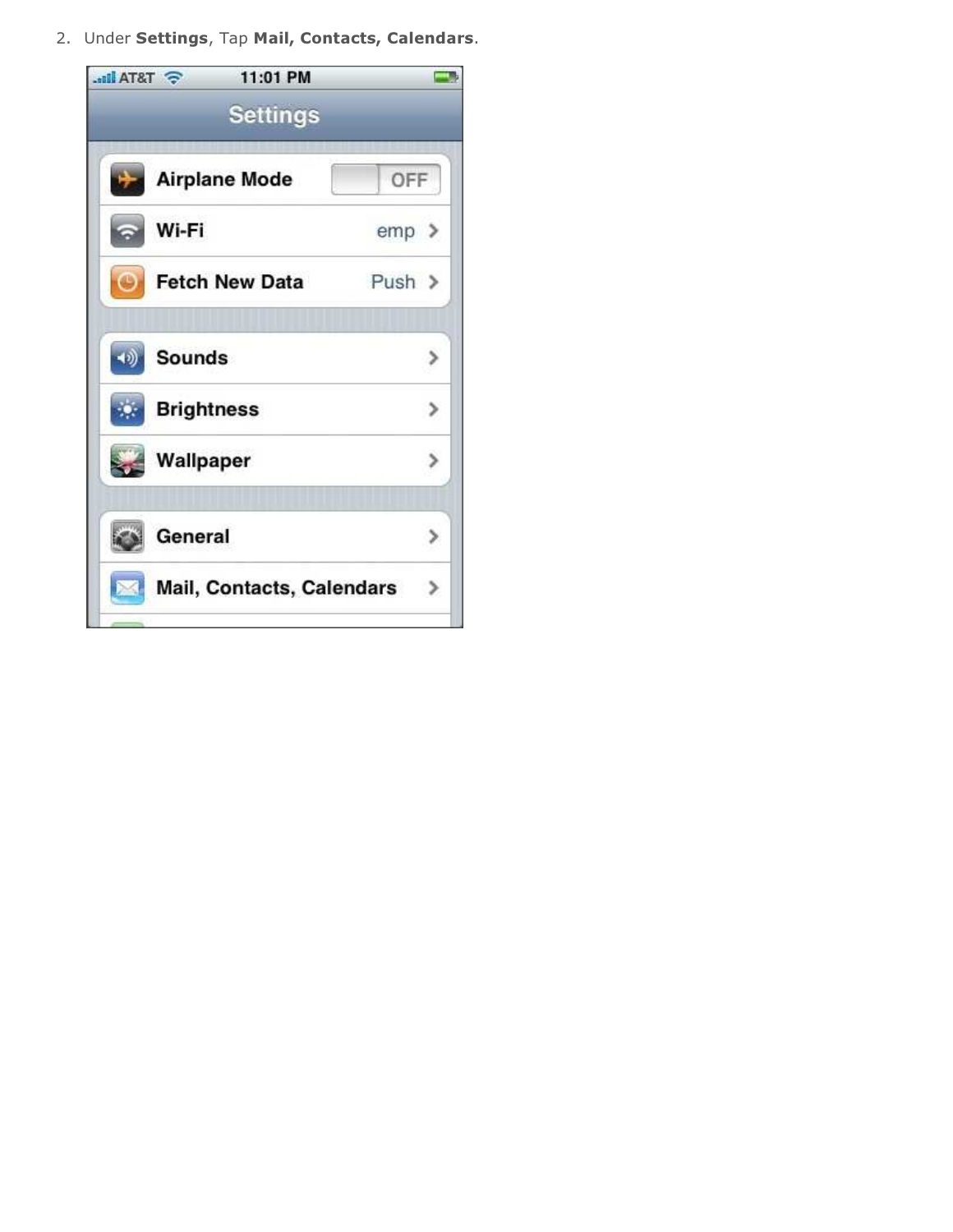3. Tap Add Account...

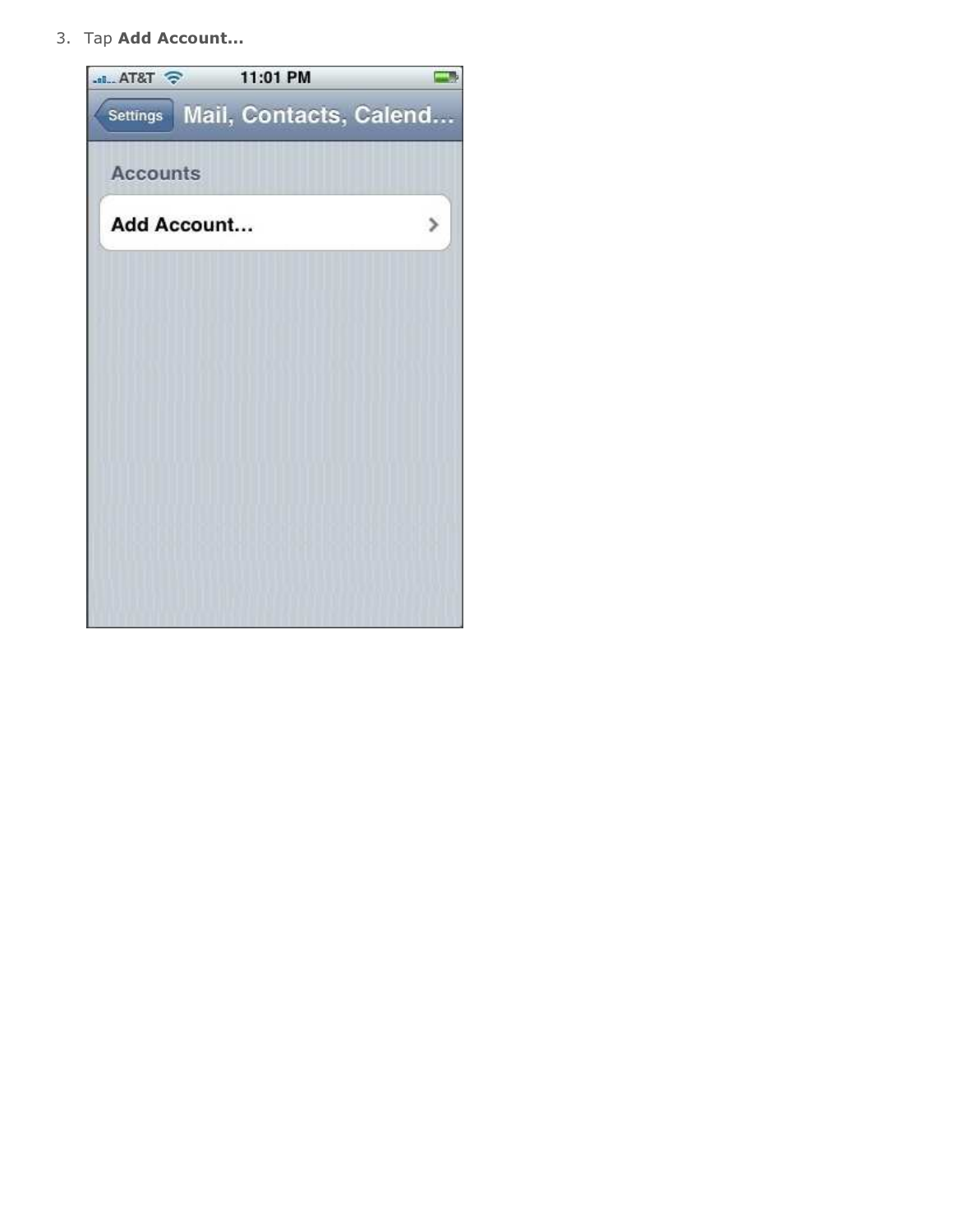4. Tap Other as the type of account.

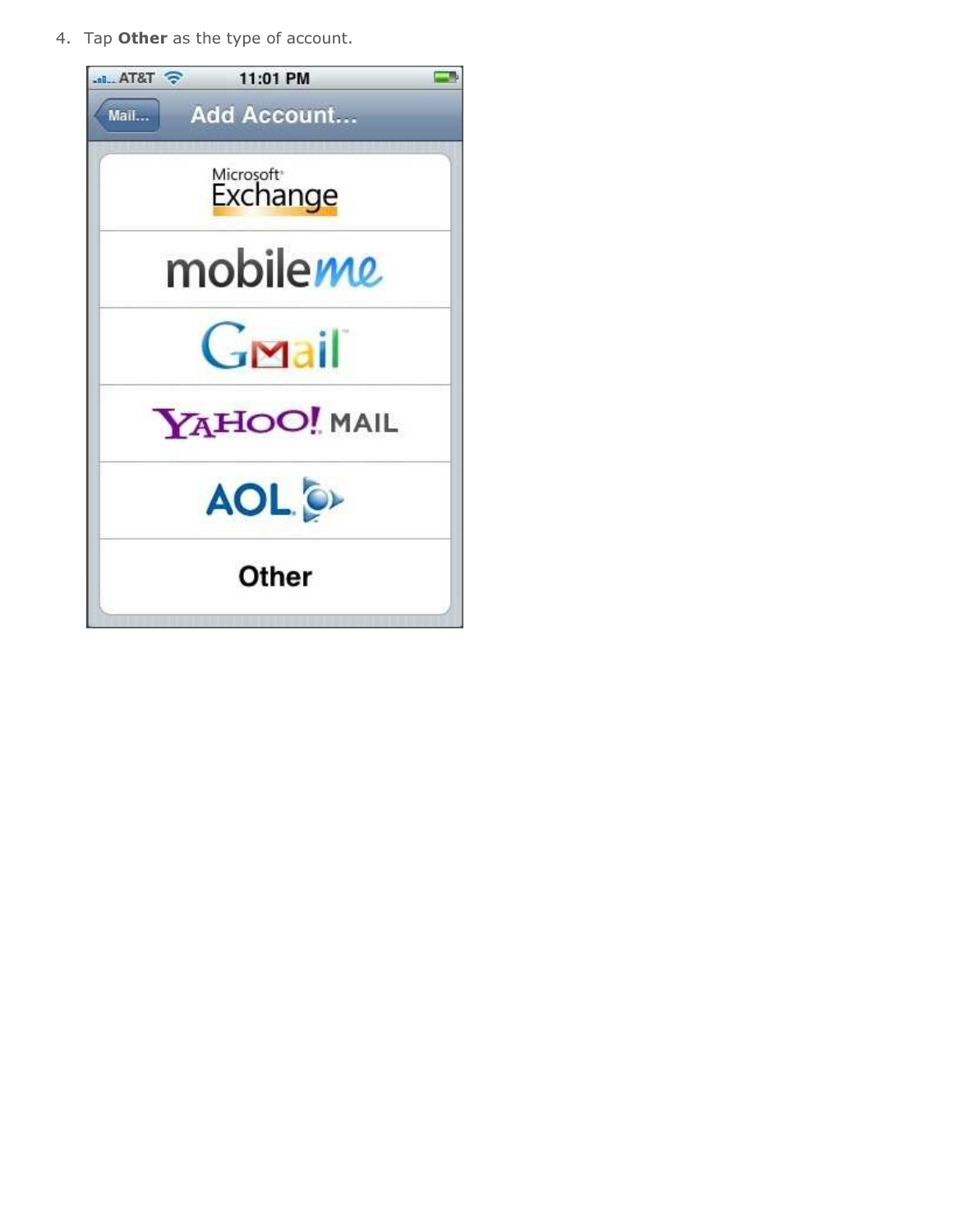- 5. Enter the requested information:
	- o Name: the name of the mail user Example: Doe, John
	- o Address: the email address of the mail user Example: johndoe@smig.net
	- o Password: enter your email address password
	- $\circ$  **Description:** a description of the mail user Example: Jaguar Email

| Name              | John Appleseed                      |
|-------------------|-------------------------------------|
|                   | Address example@me.com              |
| Password Required |                                     |
|                   | <b>Description</b> My Email Account |

6. Tap Next.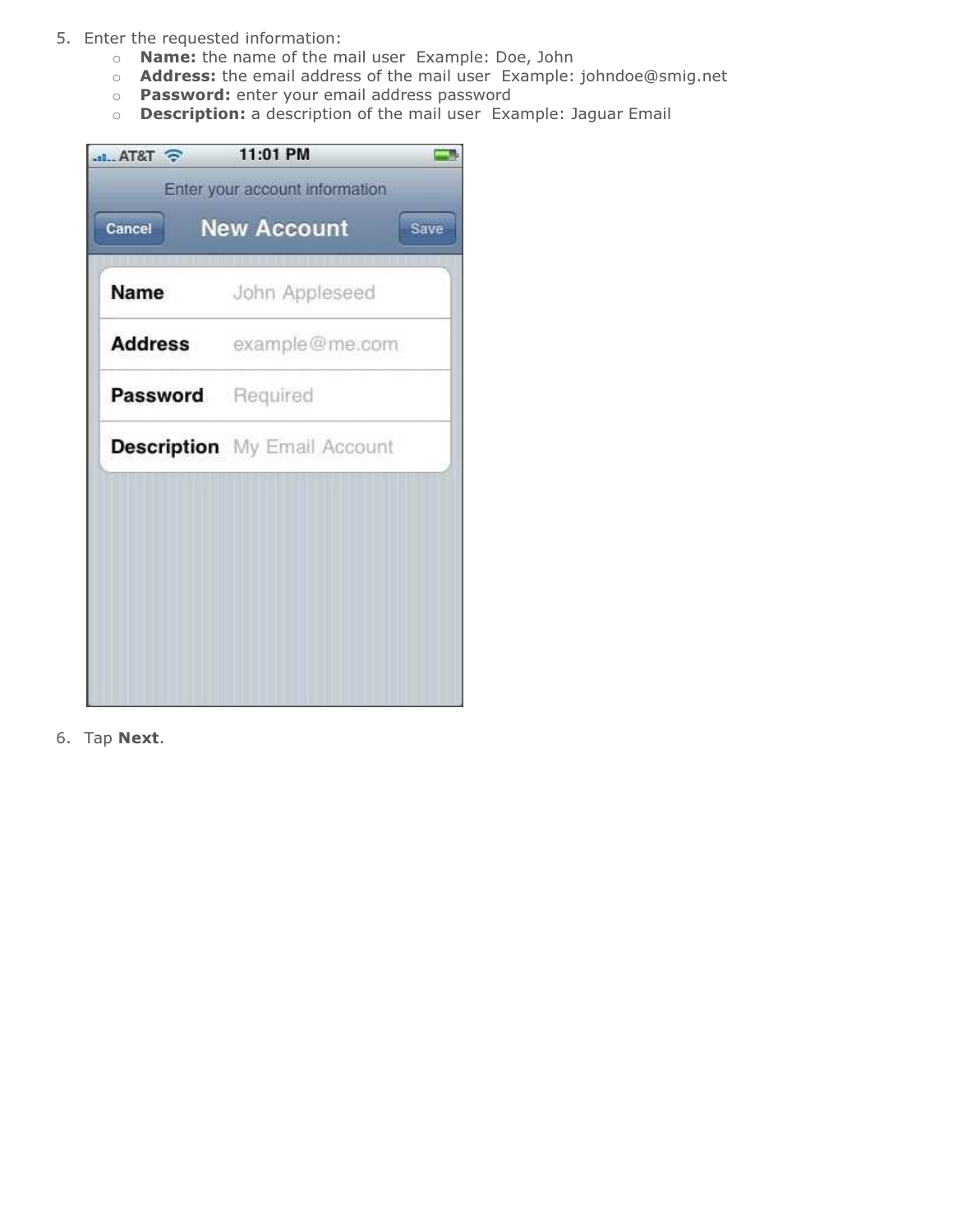- 7. Tap POP and enter the Incoming Mail Server information:
	- o **Host Name:** enter the mail server address Use the choice below based on your email address. Example: jaguar@smig.net use mail.smig.net mail.gofast.am mail.deskmedia.com mail.dmbroadband.com mail.cannon.net mail.smig.net
	- o User Name: enter your full email address Example: johndoe@smig.net
	- o Password: enter your email address password

| <b>EXTRA Inc.</b>           | 11:01 PM                            |
|-----------------------------|-------------------------------------|
|                             | Enter your account information      |
| Cancel                      | <b>New Account</b><br>Save          |
|                             |                                     |
| <b>IMAP</b>                 | <b>POP</b>                          |
|                             |                                     |
| Name                        | John Appleseed                      |
|                             | Address example@me.com              |
|                             | <b>Description</b> My Email Account |
| <b>Incoming Mail Server</b> |                                     |
|                             | Host Name mail.example.com          |
| <b>User Name</b> Required   |                                     |
| Password Required           |                                     |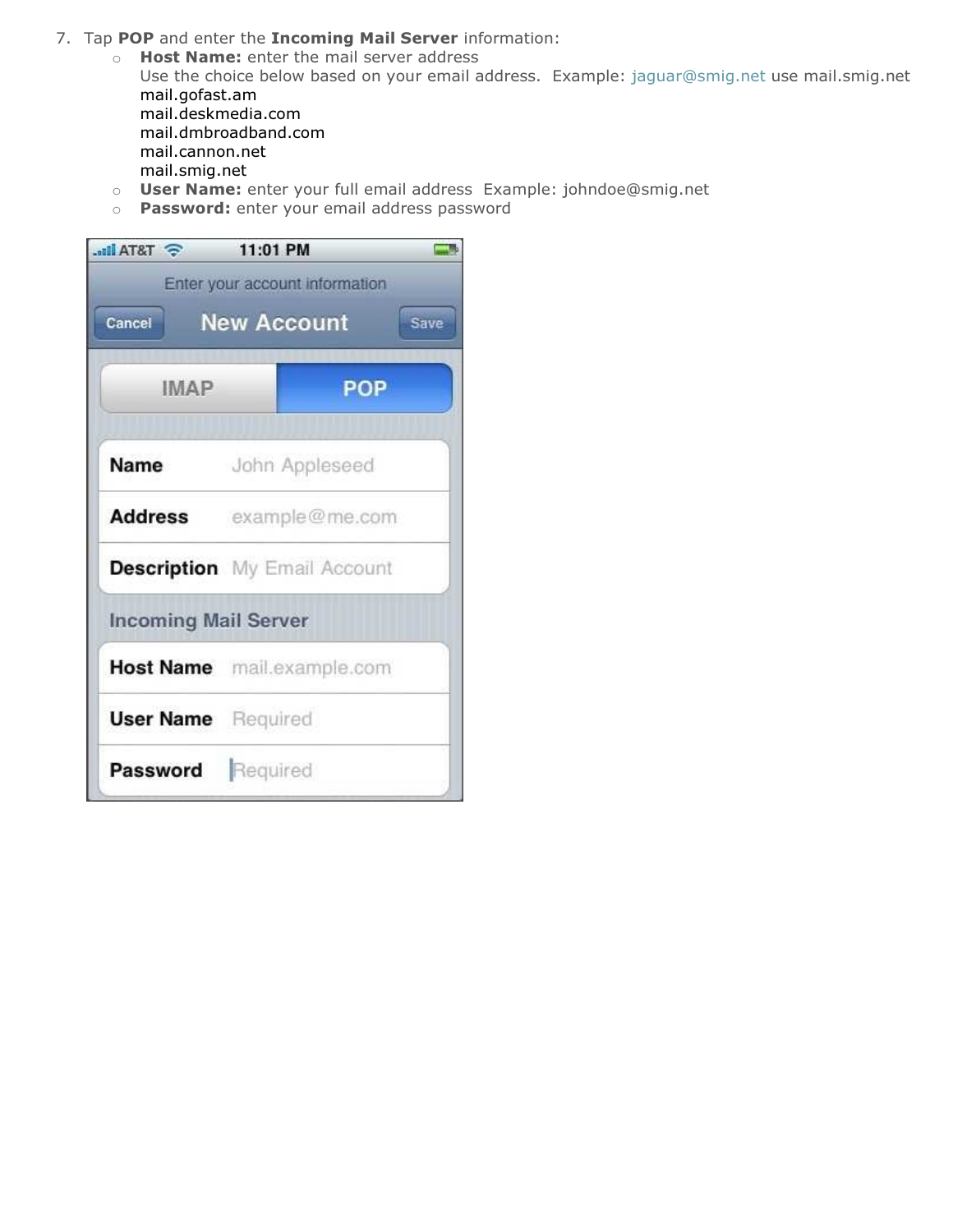- 8. Scroll down and enter the **Outgoing Mail Server** information:
	- o **Host Name:** enter the mail server address Use the choice below based on your email address. Example: jaguar@smig.net use mail.smig.net mail.gofast.am mail.deskmedia.com mail.dmbroadband.com mail.cannon.net mail.smig.net
	- o User Name: enter the full email address (The screen lists this as optional but it is required)
	- $\circ$  Password: enter your email address password (The screen lists this as optional but it is required)

| <b>STATE</b>                | 11:01 PM<br>$\mathcal{F}$          |
|-----------------------------|------------------------------------|
|                             | Enter your account information     |
| Cancel                      | <b>New Account</b><br>Save         |
| <b>Outgoing Mail Server</b> |                                    |
|                             | Host Name smtp.example.com         |
| <b>User Name</b> Optional   |                                    |
| Password Optional           |                                    |
|                             | QWERTYUIOP                         |
|                             | ASDFGHJKL                          |
|                             | OZXCVBNM 3                         |
| <b>@123</b>                 | $\left  \right $<br>.com<br>return |

9. Tap Save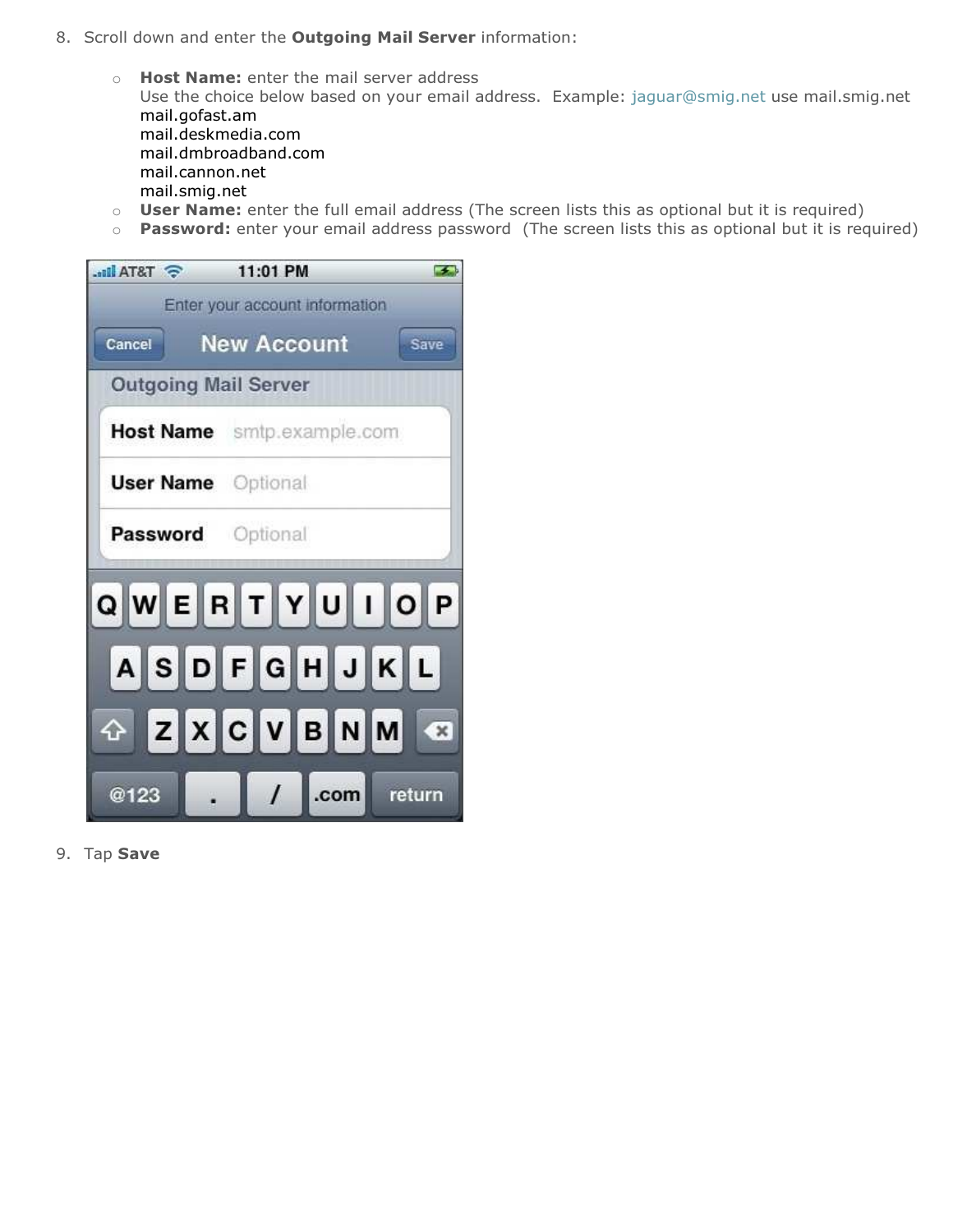10. If you see a message that says "Cannot Connect Using SSL", Tap Yes when asked to setup the account without SSL or if you see a message that states "This account may not be able to send or receive emails. Are you sure you want to save?" Tap Save